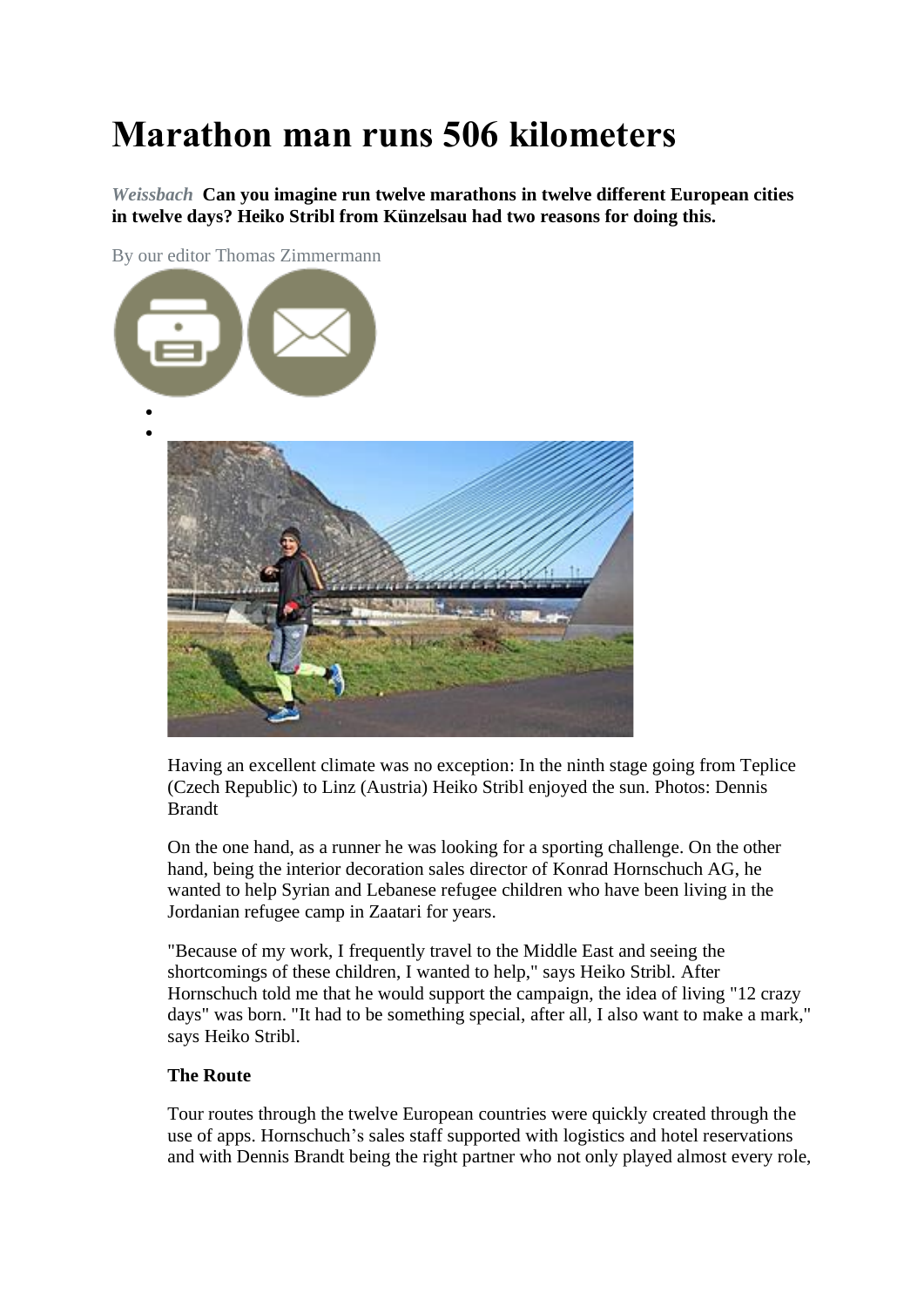but also took over the next stage transportation, updated the page on Facebook and also took pics.



along with Heiko Stribl during his tours and provided him with motivation and distraction.

Some friends came

Heiko Stribl discovered his passion for running when he was 15 years old, 1.93 meters tall and weighing 74 kilograms in South Africa, where this son of German parents grew up. Running is a very popular sport there and participating in the Comrades' marathon between the cities of Durban and Pietermaritzburg in the month of May is a must.

## **The Dream**

The 45-year dream of running the 90-kilometer ultramarathon, particularly difficult because of its slopes, came true until 2015. Heiko Stribl, who had lived in Germany for 13 years, completed his first ultramarathon in Sonthofen in 2004, running a distance of 70 kilometers and an altitude of 3500 meters. Since then, he has been training almost every day, regardless everywhere he is for work reasons. Excellent preparation habits for twelve marathons in twelve days.

"Training is important, but the mind is even more so," says Stribl. Well prepared physically and mentally, father of two daughters, he departs from the Dover Coast on December 21st. The first races were good, setting the best time in the Netherlands with 3:45 hours. He faces a huge rain in Copenhagen. "That was my worst race, but I never thought about giving up," Stribl emphasized. In the ninth stage in the Czech Republic, the 45-year-old runner twisted an ankle and could barely finish the last few races in pain.